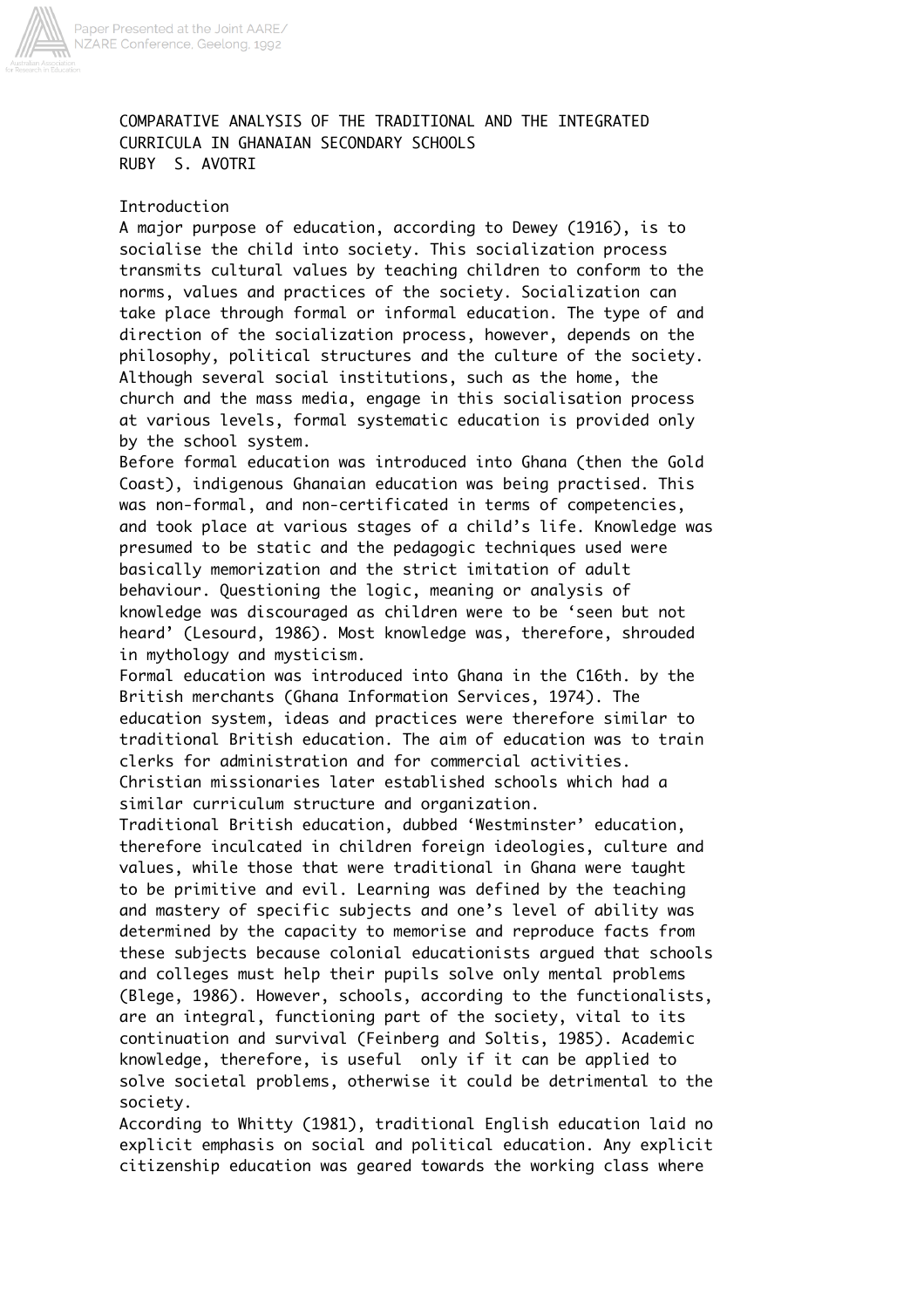

there were perceived social problems. "Practical and vocational education," Whitty said "had always enjoyed low status within the English education system when compared with an education grounded in liberal humanist conceptions of culture" (Whitty, 1981). No wonder in Ghana vocational and practical training were regarded as suitable only for people of low academic ability, and most parents strongly objected to their children going into apprenticeship or vocational schools instead of academic institutions because of the colonial mentality that linked status to academic qualifications.

Formal education is supposed to transform a society from "preliterate to contemporary nationhood" (Lesourd, 1986). However, the sort of transformation that took place in Ghana could not help the country revolutionize and modernize the economy to meet the demands of the growing society because the education system did not emphasise the teaching of life experiences in the

curriculum. Ghana, an agricultural country that exported raw materials and imported most of her manufactured goods, was still in the process of developing her socio-economic base after centuries of colonization. Ghana therefore needed skilled and semi-skilled intermediate level manpower in particular for the industrial sector, but the education system did not provide such people and hence did not enhance socio-economic development. Rather, it trained people only for white collar jobs, who were strong devotees of formal schooling that had a strong academic emphasis (Lesourd, 1986). It trained people who could not be employed while there were jobs for which no one was being trained. It therefore was found to be ineffective and inadequate to the needs and aspirations of Ghanaian society. Educational Reform in Ghana

After independence, in 1957, the government decided that the Ghanaian educational goals should be redefined. A Report on the Proposed New Structure and Content of Education for Ghana, of 1972, criticised the old education system as 'elitist', and one which did not develop the co-operative attitudes and concerns needed for the growth of the society. It recommended a form of education that would target the development of the nation's potential, especially in the industrial, agricultural and commercial sectors (Ministry of Education, 1972). It was argued that if this goal was achieved, education would help to develop and modernise the country's traditions and culture to meet the demands of the fast-changing Ghanaian society. Based on the above recommendations, a new education system was introduced nationwide in 1987.

The new system shifted from the British subject-centred curriculum, to an integrated curriculum which emphasised an inquiry approach to teaching and learning. It also emphasised the attainment of affective objectives, and the development of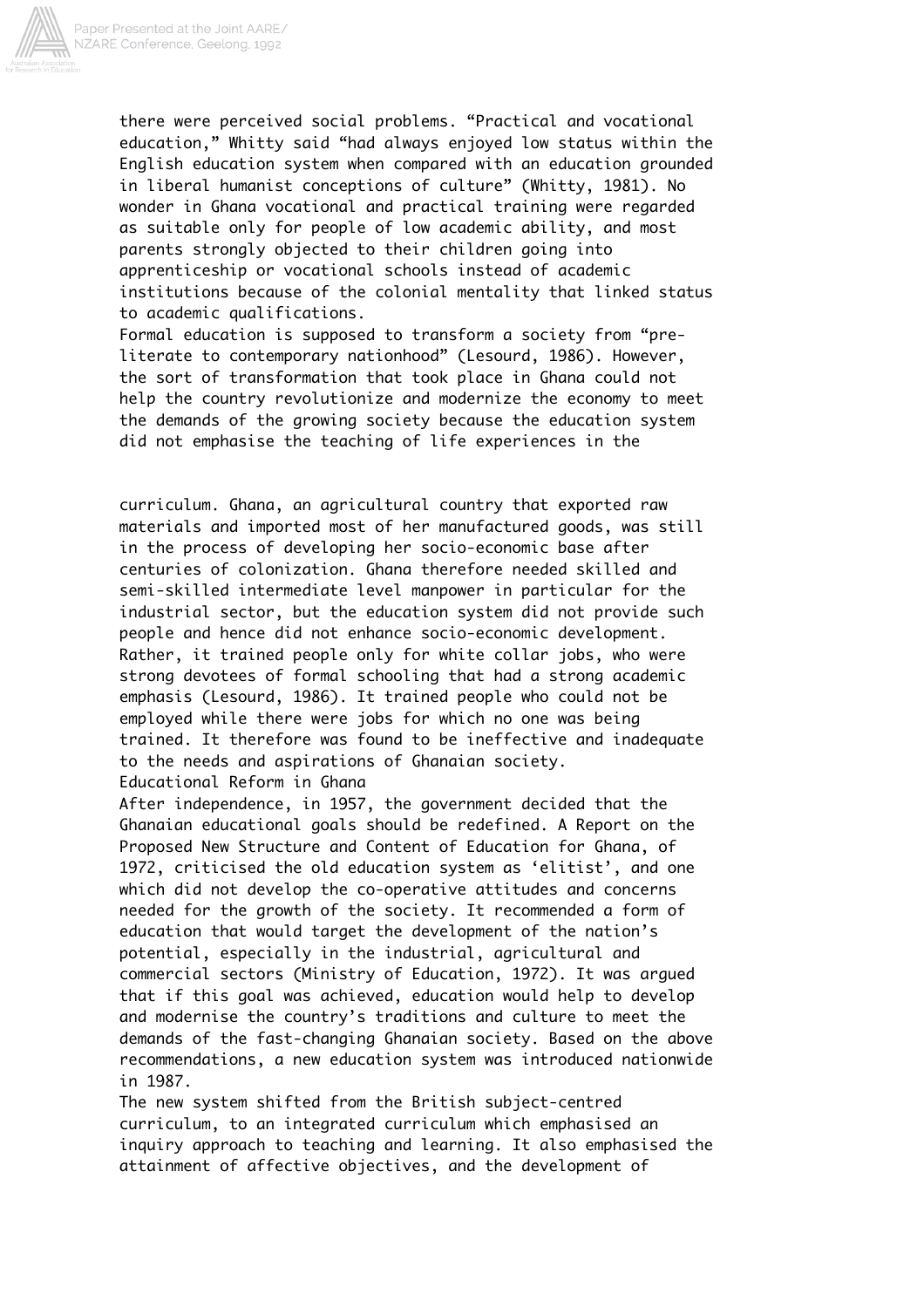

vocational and creative skills, as well as, the attainment of cognitive objectives. These attributes were expected to help children appreciate the need for change, and the improvement and preservation of the society and the environment (Ministry of Education, 1972). It was assumed that the attainment of the affective objectives would have long term effects on both students and the society in relation to the development of students' general self-concept, interests and attitudes in adulthood (Bloom, 1976). Subjects such as social studies, culture, life skills, integrated science and vocational subjects were therefore introduced. It was anticipated that social studies, for example, would facilitate the development of more positive attitudes towards society and the environment among students (Ghana Education Service, 1987). Objectives of the study

The aim of this paper is to report the preliminary findings of a study which set out to find out the extent to which the objectives of the new curriculum were being met. Specifically, to find out how effective the new social studies curriculum and inquiry teaching and learning had been in developing positive attitudes to society and the environment in students educated in the integrated curriculum as compared to those in the traditional curriculum during the period of overlap. Bloom (1976), among others, suggests that the quality of instruction and a student's learning history largely determine variations in learning outcomes. If this assumption is valid, one also would expect that students studying social studies in the new integrated curriculum through inquiry learning would have more positive attitudes to society and the environment than students in the old, traditional curriculum where separate social science subjects are taught. Also, those in the fourth year of secondary school would be expected to have more positive attitudes than the students in their second year. Essentially, it was anticipated that the results of the study would provide insight into the extent to

which the above objectives are being met. Method Sampling The target population was students in secondary schools in Ghana

who study social studies or social science subjects. These students were studying either the traditional (old) or the integrated (new) curriculum. Two groups of students were randomly sampled for the study. Group 1 was made up of 2nd and 4th form students studying the old curriculum, while Group 2 comprised 2nd, 3rd and 4th form students studying the new curriculum. However, the 4th form students in the new programme had already completed three years of Junior Secondary Education in new schools and were commencing three years of Senior Secondary Education studying the new curriculum in old schools. The sample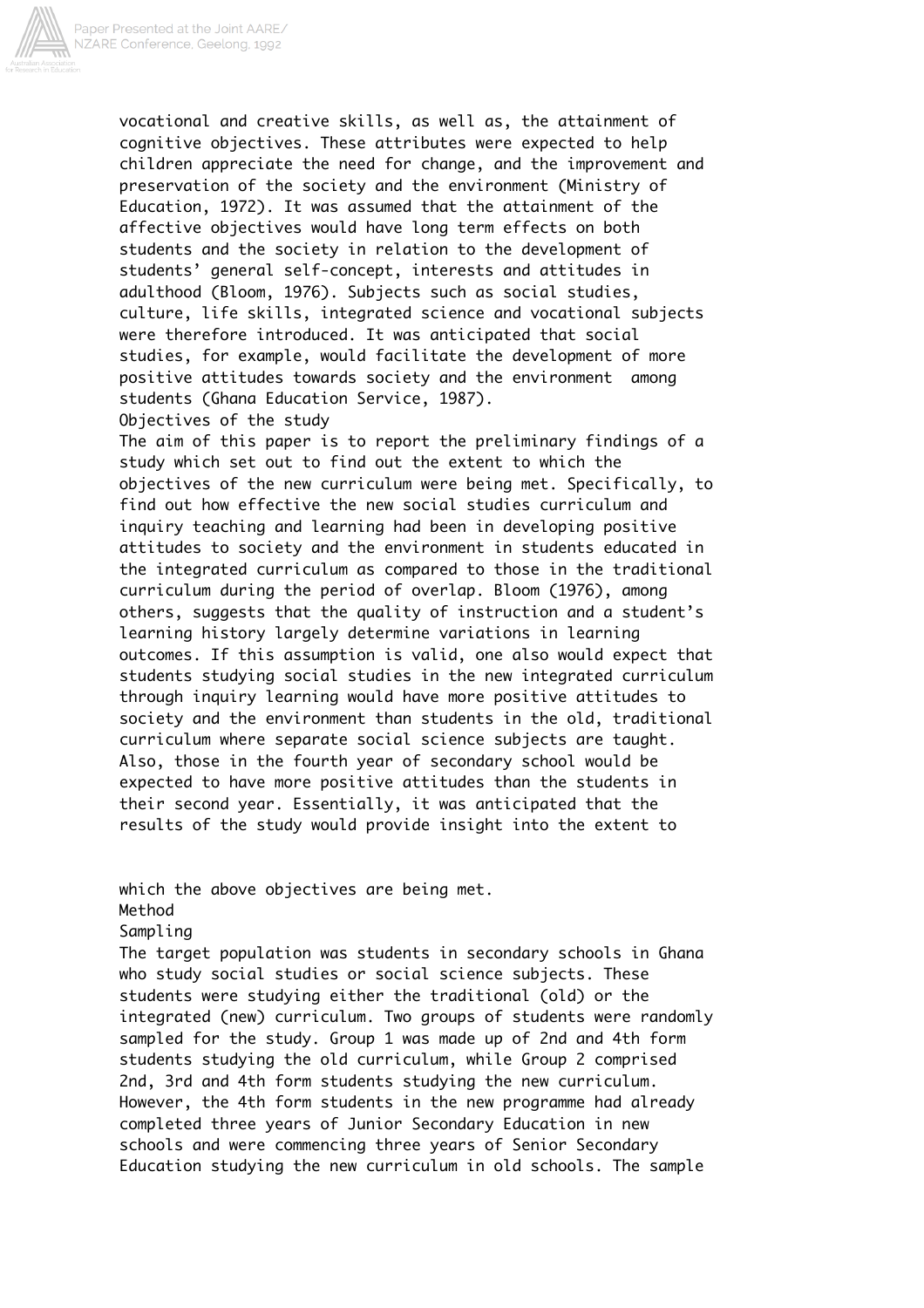

studied comprised 1385 students, of which, 695 were studying the old curriculum and 690 the new curriculum. Procedure The students were administered a questionnaire designed to seek their attitudes to society and the environment. The questionnaire included 32 Likert scale items of which 19 focused on attitudes to society and 13 on attitudes to the environment. The response options were 'Strongly Disagree', 'Disagree', 'Agree' and 'Strongly Agree' (scored 1, 2, 3 and 4 respectively). The variance in the responses was analysed to determine differences among the groups with respect to total scores, and the two subscales of 'society' and 'environment'. For each section of the questionnaire the means for groups differing in the curriculum studied, gender, socio-economic status (SES) and year level were compared. A critical value of alpha=0.05 was adopted for significance. Results Initial results, shown in Table 1, clearly indicate differences in attitudes between both the curriculum and the form level groups. Contrary to expectation, students in the traditional curriculum had more positive attitudes to society and the environment (Table 2). Furthermore, the results showed significant differences between students' attitudes and the number of years spent in secondary education. Further analyses of variance was run to determine the interaction between the dependent variables and factors SES and gender. In all cases, the

results showed that students from high socio-economic background and girls generally had most positive attitudes to society and the environment. In summary,

1. Students in the traditional curriculum generally had more positive attitudes to society and the environment.

2. There is a significant difference between the number of years spent in secondary education and student's attitudes in each group.

3. Girls in both groups have more positive attitudes than boys. 4. Students from high socio-economic background generally have most positive attitudes.

Discussion of results

It was anticipated that the new integrated curriculum, particularly in social studies, would help students to develop more positive attitudes to society and the environment. The results however, show that this is not so, as students in the traditional curriculum had higher mean score than those in the new curriculum. This does not however, mean that the integrated curriculum should be completely condemned. To investigate this view, further analysis showed significant improvement in attitudes with increase in secondary school education by comparing the mean scores between the year levels (2nd and 4th forms) in each group. In both groups students in form four had higher mean scores than did students in their second year of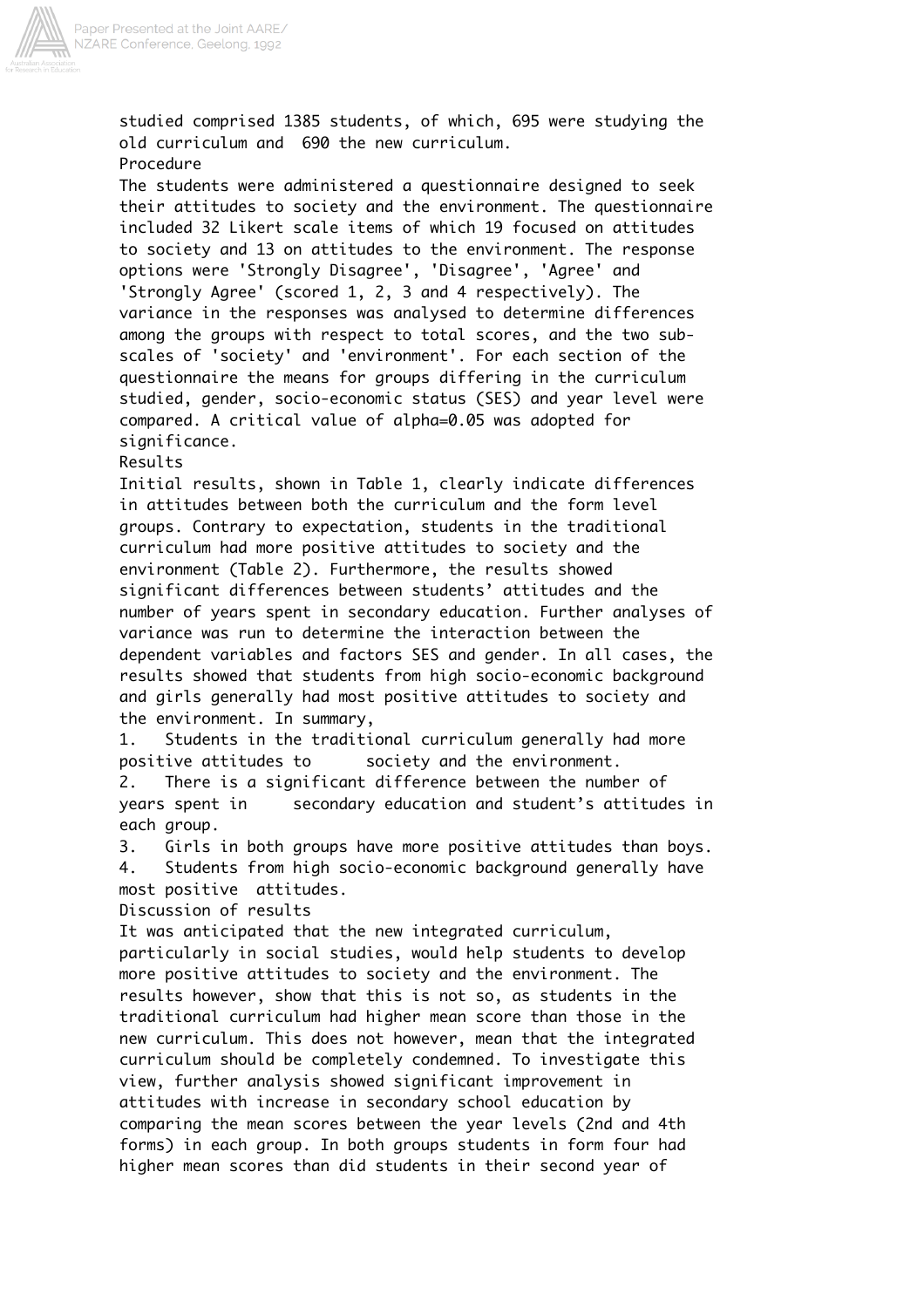

secondary education. However, the differences in the means were greater between the second and fourth year students in the new

curriculum than those in the old curriculum. This is an indication that the new curriculum was effective in improving attitudes within the new group, even though the difference was not significant when compared with the traditional curriculum. It is possible that some of the students in the new curriculum might not have gone through the 6year primary programme that was supposed to prepare them for the new programme at the junior secondary level and had gone through the old curriculum instead. A change in their attitudes might therefore, take longer than previously anticipated. Each curriculum is unique. The effectiveness, at this stage could, therefore, be best judged if the comparison is limited to classes within the same group. Although the new curriculum was trailled upon in selected schools for at least ten years before its introduction nationwide in 1987, it must be emphasised that the programme is still in its transitional period and might be experiencing teething problems. Therefore, the results could be partly explained by certain unmeasured characteristics within the groups or other variables that could significantly influence the development of attitudes, other than the type and content of the curriculum. Educational reforms, according to Yoloye, are policies and programmes that aim at a major and nationwide change and new developments in one or more aspects of an educational system (cited in Durojaiye, 1981). There is a need to evaluate the existing system so that effective changes can be made. This idea is supported by Bishop who suggested that a reform programme should first of all make a realistic appraisal and analysis of the existing situation, find out what changes are needed, the available resources and how these could be implemented, before any major changes are embarked upon. He stressed that, to alter "what is" you must know "what is" (Bishop, 1985). Evidence showed that previous educational changes, like the Continuation Schools Programme, in Ghana failed because they were not based on any research of the existing system. This was due partly to economic constraints. However, most often, decisions related to education in Ghana have been based upon political considerations, as well as personal interest and influence. "Behind most reforms", according to a Ministry of Education Report, "were prestigious committees or nameless incumbents in positions of influence each securely guarding his name and reputation" (Ministry of Education, 1990). The decision to introduce the new system in Ghana also was not based on any research findings. The new programme was introduced nationwide when the committee set up to evaluate the success of the experimental schools and advise the government was still in its planning stage. The committee's report was submitted three years later.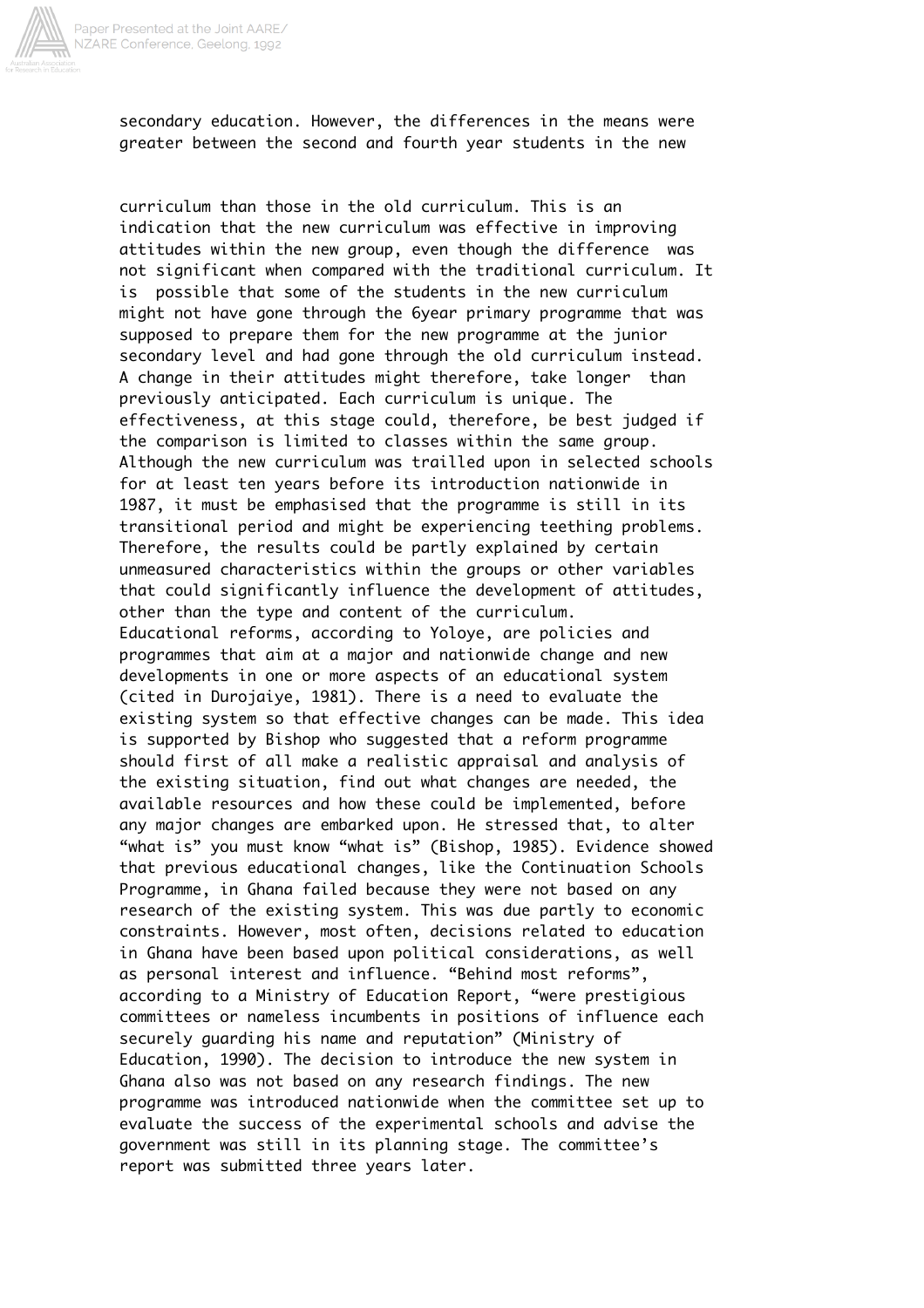

No wonder the new programme is faced with serious teething and implementation problems related to educational materials and teaching. Informal discussions held with both students and teachers revealed an unavailability of books and other educational resource materials and equipment. The practical aspects of the social studies curriculum, for example, was being neglected in most schools because of a lack of transportation and funding for practical or fieldwork. These and other problems should now be the focus of further studies.

Anecdotal evidence suggests that teachers were not properly trained for the new schools. Most of the teachers had been trained in the traditional system but now had to teach concepts that they poorly understood. This relates to the integrated curriculum and the inquiry concept. For example, interviews held with some of the teachers revealed that most were confused about the replacement of the separate social science subjects by social studies and advocated a change back to the old system. Conclusion

These results are a clear indication that the new educational programme is not presently achieving its desired goals.

Educational reforms generally take place at three levels, namely, curriculum design, implementation and monitoring. It is apparent that the amount of money and resources spent on developing and improving an educational system do not automatically guarantee its effectiveness or success (Bloom, 1976). A policy could fail because of lapses at any of the three levels. In this study, however, the improvement of attitudes with an increase in the number of years spent in school is an encouraging indication that the programme could succeed. In view of the importance attached to it, and the amount already invested in its planning and implementation in Ghana, there is a need to review the programme and to take remedial measures soon so as to make it more effective and viable.

References Blege, Walter, (1986) Teaching for Development. Sedco Publishing Limited, Accra, Ghana. Bloom, Benjamin, (1976) Human Characteristics and School Learning, McGraw-Hill Book Company, New York. Bishop, George, (1985) Curriculum Development, A Textbook for Students. Macmillan Publishers Ltd, London. Dewey, John, (1916) Democracy and Education, The Free Press, New York. Durojaye, M. O. (ed) (1970) Socio-economic background and school population: a survey of the background of children in three types of schools in the Western State of Nigeria. Psychological Guidance of the School Child, 1970, p.16-32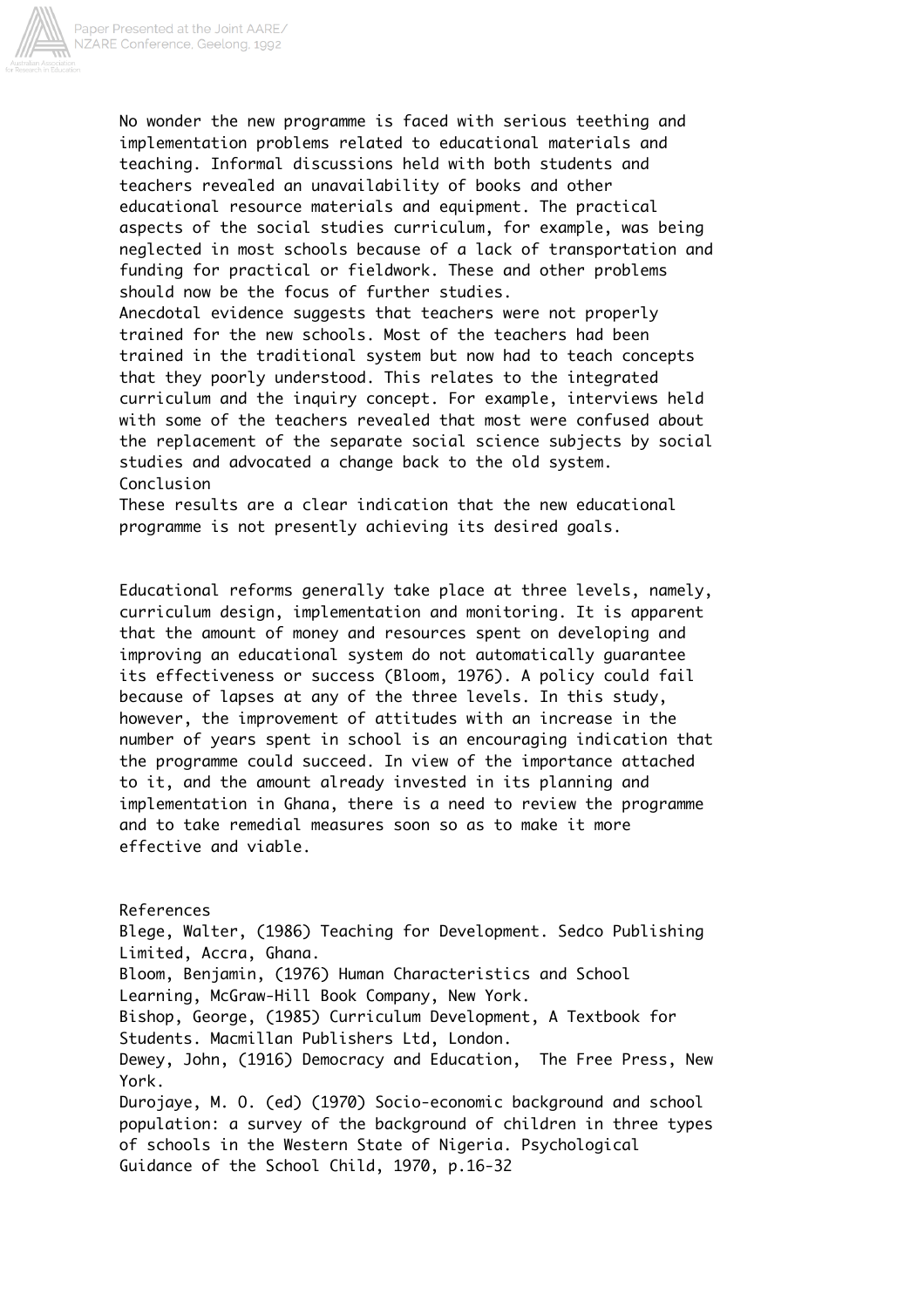

Feinberg, Walter and Soltis, F. Jonas, (1985) School and Society, Teachers College Press,

New York. Ghana Education Service, Curriculum Research and Development Division, (1987). Social Studies syllabus for Junior Secondary Schools, Accra. Ghana Information Services, (1974 ) Ghana Today No.8: The Development of Education in Ghana. The Ghana Publishing Corporation, Accra-Tema. Lesourd, J. Sandra, (1986) Sociocultural Influences on Learning. The Social Studies. Vol.77, No. 3. 1986 Ministry of Education, (1972) Report of the Education Advisory Committee on the Proposed New Structure and Content of Education for Ghana. Accra. Ministry of Education, (1990) An Evaluation of Junior Secondary Schools Established in Ghana Between 1976 and 1981 (A Report)., Ministry of Education, (Curriculum Research and Development Division), Accra, Ghana. Whitty, Goeff. (1981) A Context For Critical Education? Some Reflections on social and political education in England. Discourse, Vol.2, No. 1, 1981

vyTable 1. Means and Standard Deviations of attitude scores of students in the Old and New Curricula by Forms Total Society Environment Group M SD M SD M SD Old Curri 98.3 8.5 60.2 5.4 38.2 4.3 2nd Yr. a Between 1976 and 1981 (A Report)., Ministry of Education, (Curriculum Research and Development Division), Accra, Ghana. Whitty, Goeff. 97.0 8.8 59.7 5.6 37.4 4.5 4th Yr 99.8 7.6 60.8 5.1 39.1 4.0 New Curri 91.2 10.0 54.2 6.7 36.8 5.2 2nd Yr 85.6 8.7 51.5 6.3 34.1 4.3 4th Yr. 94.7 9.2 57.1 6.1 37.6 4.5 Total 94.6 10.1 57.5 6.73 37.1 4.7